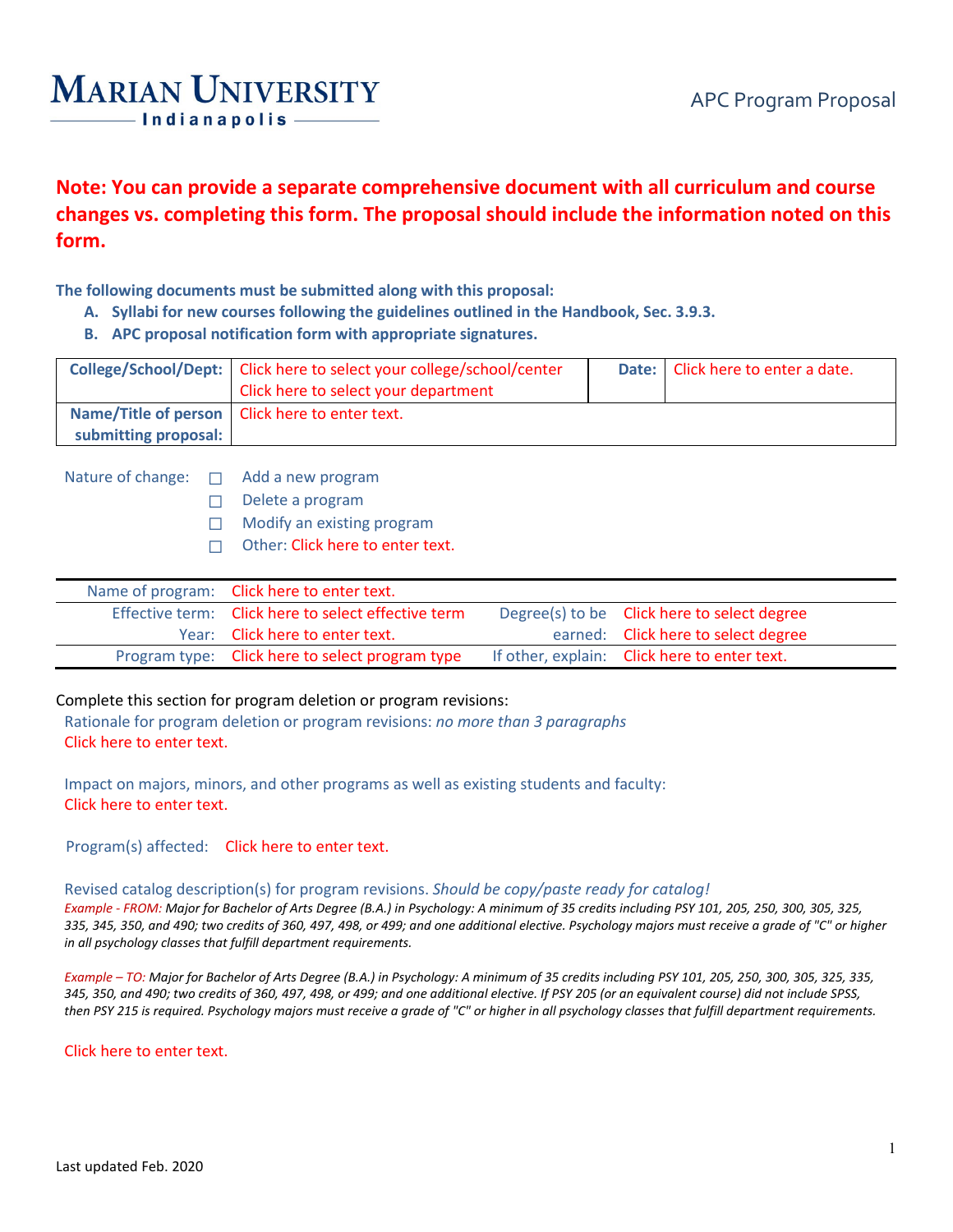## **MARIAN UNIVERSITY** - Indianapolis -

How will this change impact current students? For example, if a program is being revised, what course(s) are now required OR what substitutions from the old curriculum will be used OR will the requirement(s) be waived? Describe how the Registrar should apply the revision to current students: Click here to enter text.

## **Complete this section for a NEW program proposal:**

**Catalog description.** *Should be copy/paste ready for catalog! Reg staff need to be able to correctly write the requirements into degree audit. Emai[l jschwartz@marian.edu](mailto:jschwartz@marian.edu) if you want Reg Staff to review from a degree audit perspective before submitting. Example - Major for Bachelor of Arts Degree (B.A.) in Psychology: A minimum of 35 credits including PSY 101, 205, 250, 300, 305, 325, 335, 345, 350, and 490; two credits of 360, 497, 498, or 499; and one additional elective. If PSY 205 (or an equivalent course) did not include SPSS, then PSY 215 is required. Psychology majors must receive a grade of "C" or higher in all psychology classes that fulfill department requirements.*

## Click here to enter text.

List all existing courses required for program **(include department prefix, course number, course title, and credit hours)**:

Click here to enter text.

Program objectives in student learning outcomes: Click here to enter text.

Unique characteristics of program and availability at surrounding institutions: Click here to enter text.

Available accreditation: Click here to enter text.

Justification of the program which includes:

- a. Relationship between program goals and University mission
- b. Need for program in contemporary society
- c. Target Market
- d. Employment prospects for graduates
- e. Possible community partnerships

#### Click here to enter text.

Impact Statement which includes:

- a. Enrollment potential
- b. Department staffing
- c. Physical resources
- d. Assessment of financial impact conducted by the VP of Finance and Business Operations

Click here to enter text.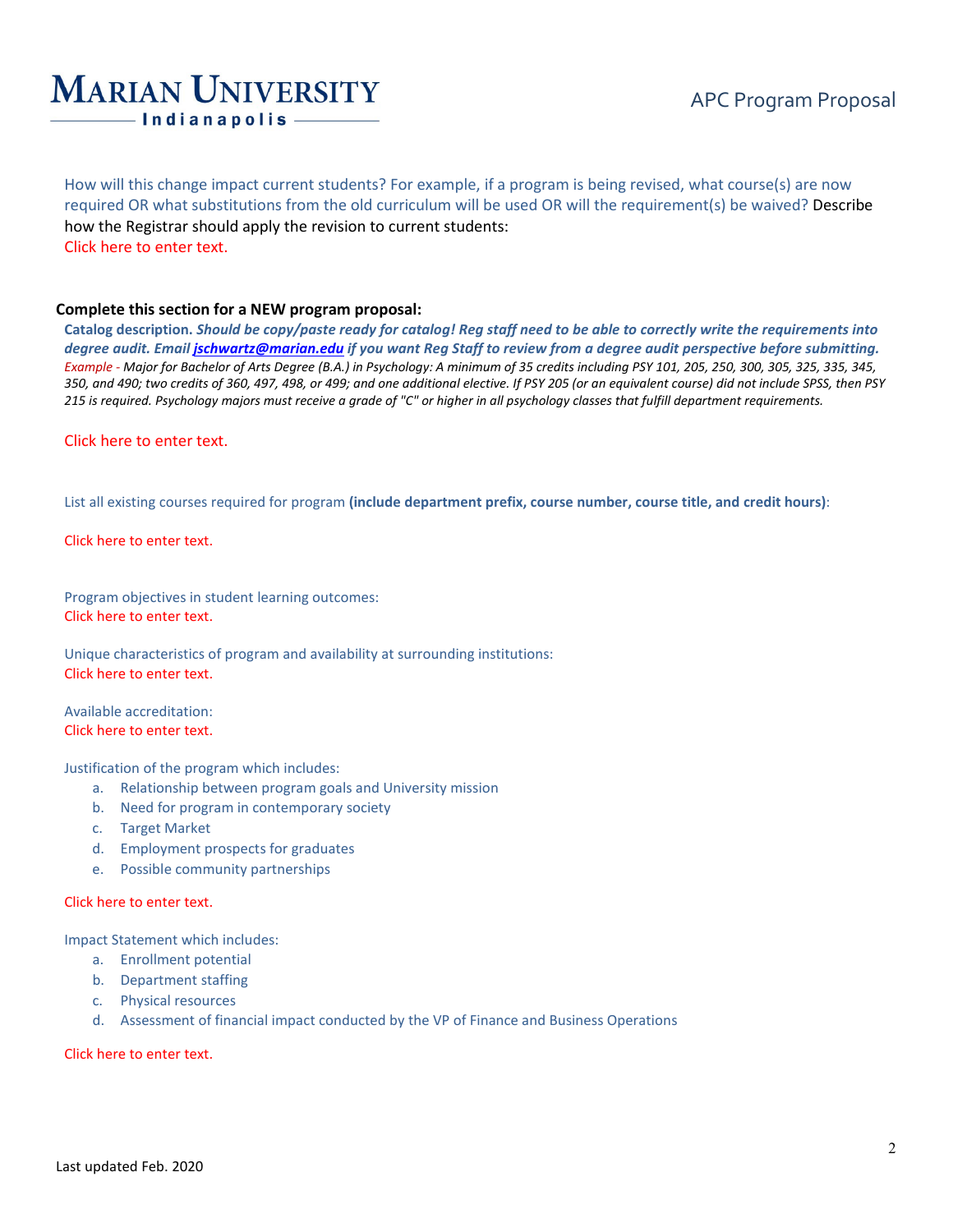# **MARIAN UNIVERSITY** Indianapolis

**New courses:** *If a new course, the course number must be approved by Registrar. Email Jennifer Schwartz a[t jschwartz@marian.edu](mailto:jschwartz@marian.edu) to confirm availability of course number, if not already done.*

#### **Course #1:**

| Dept. Prefix         | Click here to enter text. |               | Course number:        | Click here to enter text.              |  |
|----------------------|---------------------------|---------------|-----------------------|----------------------------------------|--|
| Course title:        | Click here to enter text. |               | <b>Credit Hours:</b>  | Click here to enter text.              |  |
| Variable credit:     | Select Y/N                |               | If yes, credit range: | Click here to enter text.              |  |
| Cross-listing info:  | Click here to enter text. |               |                       |                                        |  |
| Pre-reg/Co-Reg info: | Click here to enter text. |               |                       |                                        |  |
| Rotation term:       | □ Every Semester          | $\Box$ Fall   | <b>Rotation year:</b> | $\Box$ Every Semester<br>$\square$ ODD |  |
|                      | $\Box$ Spring             | $\Box$ Summer |                       | $\square$ EVEN                         |  |
| Program(s) affected: | Click here to enter text. |               |                       |                                        |  |

Complete course description: *limit descriptions to 5 or fewer sentences. Should be copy/paste ready for catalog! Example - ART 375 Documentary Photography 3 credits*

*Prerequisite: 255 or faculty permission. Students will study images created by photographers for government, news, magazine, and other media outlets from 1930 to present day. Students will research documentary ideas and create visual narratives in both long essay and short story form for print or web based publications. Digital single lens reflex camera with interchangeable lenses required. Six hours of contact time per week. (2FE)*

#### Click here to enter text.

#### **Course #2:**

| Dept. Prefix          | Click here to enter text. |                  | Course number:        | Click here to enter text. |            |
|-----------------------|---------------------------|------------------|-----------------------|---------------------------|------------|
| Course title:         | Click here to enter text. |                  | <b>Credit Hours:</b>  | Click here to enter text. |            |
| Variable credit:      | Select Y/N                |                  | If yes, credit range: | Click here to enter text. |            |
| Cross-listing info:   | Click here to enter text. |                  |                       |                           |            |
| Pre-reg/Co-Reg info:  | Click here to enter text. |                  |                       |                           |            |
| <b>Rotation term:</b> | □ Every Semester          | $\Box$ Fall      | <b>Rotation year:</b> | $\Box$ Every Semester     | $\Box$ ODD |
|                       | $\Box$ Spring             | $\square$ Summer |                       | $\square$ EVEN            |            |
| Program(s) affected:  | Click here to enter text. |                  |                       |                           |            |

Complete course description: *limit descriptions to 5 or fewer sentences. Should be copy/paste ready for catalog! Example - ART 375 Documentary Photography 3 credits*

*Prerequisite: 255 or faculty permission. Students will study images created by photographers for government, news, magazine, and other media outlets from 1930 to present day. Students will research documentary ideas and create visual narratives in both long essay and short story form for print or web based publications. Digital single lens reflex camera with interchangeable lenses required. Six hours of contact time per week. (2FE)*

Click here to enter text.